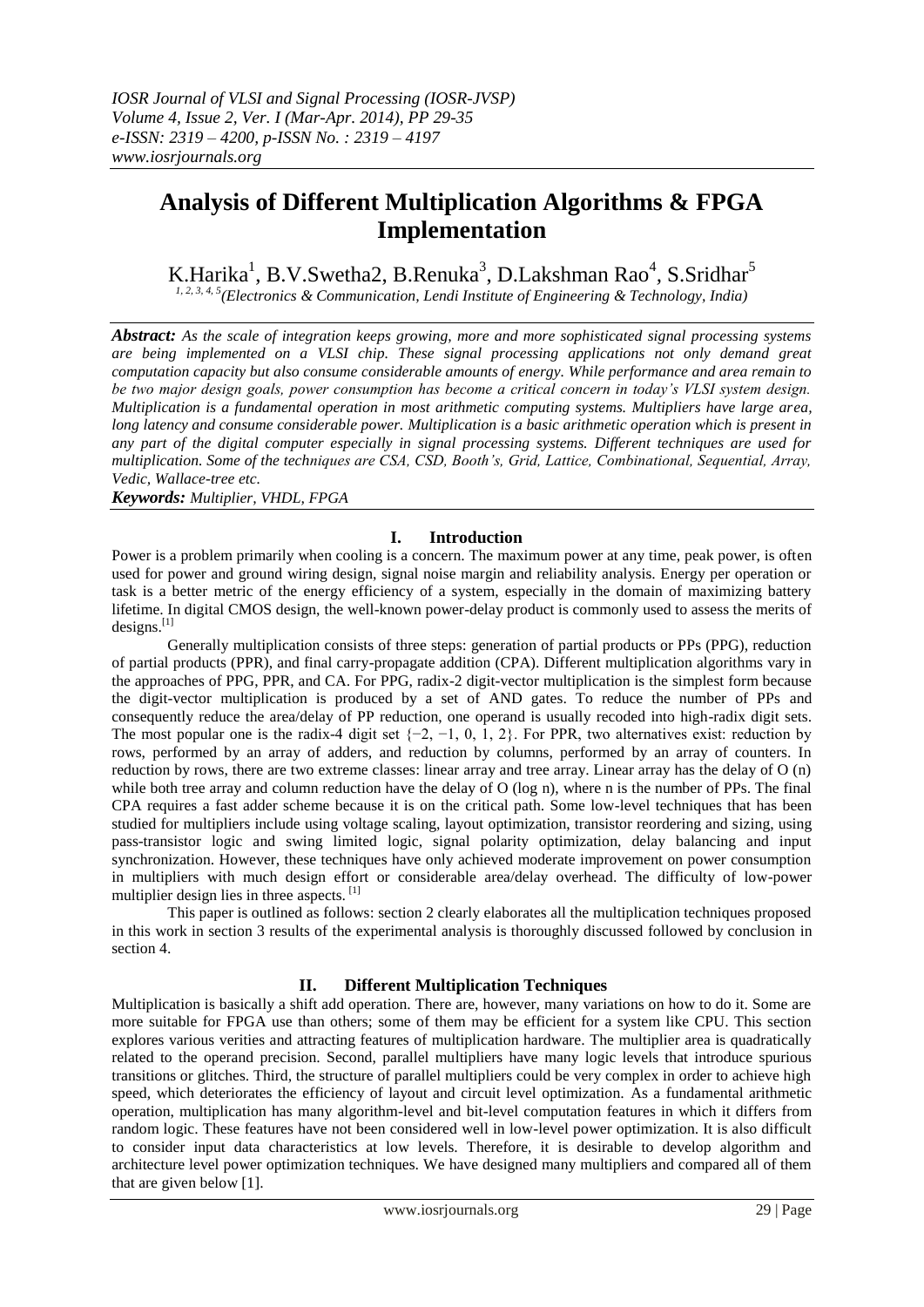#### **2.1. Shift-And-Add Multiplier**

Shift-and-add multiplication is similar to the multiplication performed by paper and pencil. This method adds the multiplicand *X* to itself *Y* times, where *Y* denotes the multiplier. To multiply two numbers by paper and pencil, the algorithms is to take the digits of the multiplier one at a time from right to left, multiplying the multiplicand by a single digit of the multiplier and placing the intermediate product in the appropriate positions to the left of the earlier results.



Fig.1.Flowchart for Shift & Add

#### **2.2. Array Multiplier**

Array multiplier is well known due to its regular structure. Multiplier circuit is based on add and shift algorithm. Each partial product is generated by the multiplication of the multiplicand with one multiplier bit. The partial product are shifted according to their bit orders and then added.

The addition can be performed with normal carry propagate adder. N-1 adders are required where N is the multiplier length

#### *2.2.1. Advantages*

First advantage of the array multiplier is that it has a regular structure. Since it is regular, it is easy to layout and has a small size. . A second advantage of the array multiplier is its ease of design for a pipelined architecture.



Fig.2.Architecture of 3x3 array multiplier [2]

#### *2.2.2. Limitations*

Major limitation of array multiplier is its size. As operand sizes increase, arrays grow in size at a rate equal to the square of the operand size.

#### **2.3. Carry Save Adder**

Carry save adder is used to compute sum of three or more n-bit binary numbers. Carry save adder is same as a full adder. A carry-save adder is a type of digital adder, used in computer micro architecture. It differs from other digital adders in that it outputs two numbers of the same dimensions as the inputs, one which is a sequence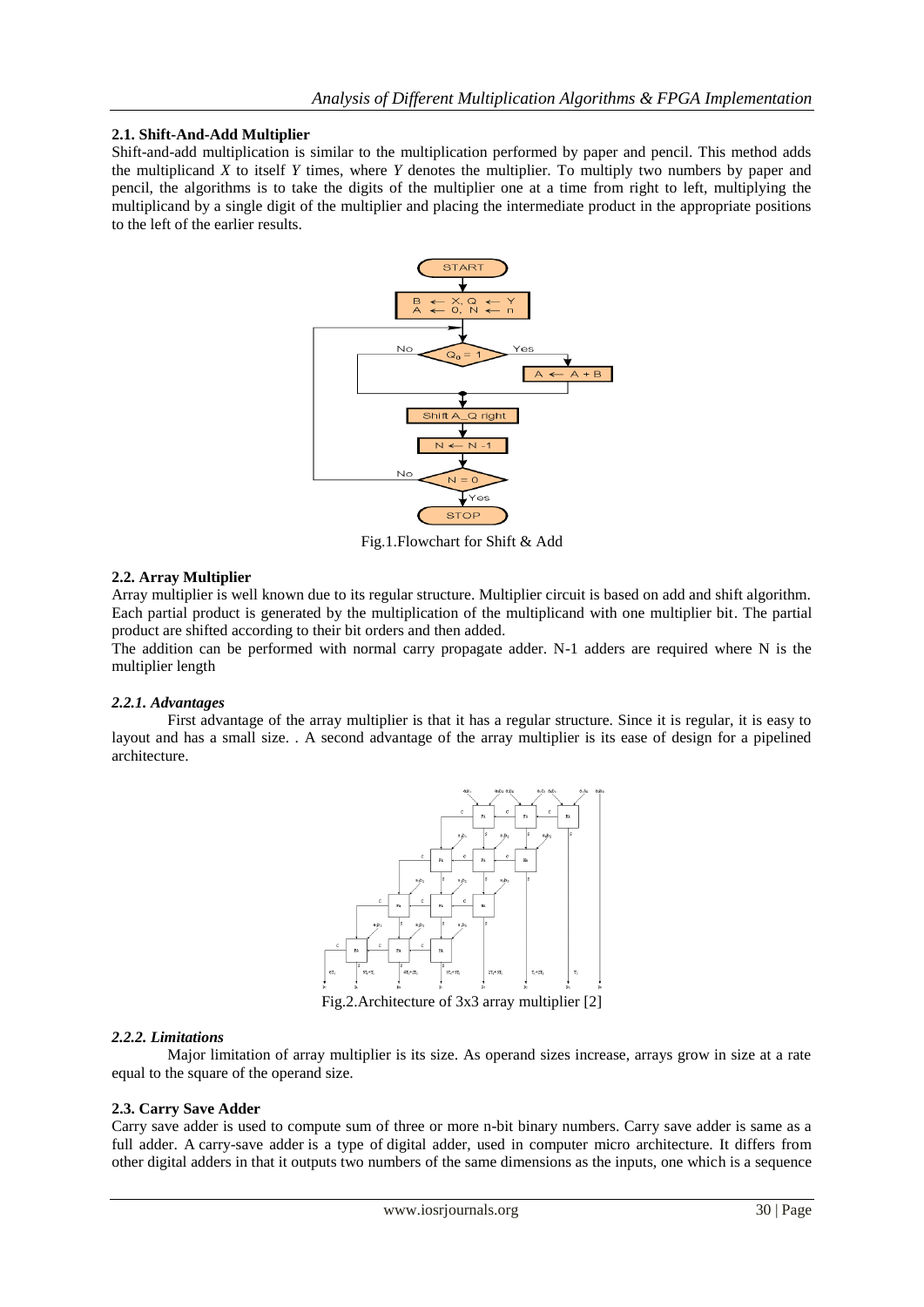of partial sum bits and another which is a sequence of carry bits. The idea of delaying carry resolution until the end, or saving carries, is due to John von Neumann. [3]

If the adder is required to add two numbers and produce a result, carry-save addition is useless, since the result still has to be converted back into binary and this still means that carries have to propagate from right to left. But in large-integer arithmetic, addition is a very rare operation, and adders are mostly used to accumulate partial sums in a multiplication. [3]



Fig.3. Architecture of Carry save Adder [3]

#### *2.3.1 Drawbacks*

At each stage of a carry-save addition,

- 1. We know the result of the addition at once.
- 2. We still do not know whether the result of the addition is larger or smaller than a given number (for instance, we do not know whether it is positive or negative)

#### **2.4. Booth Multiplier**

Booth"s Algorithm is a smart move for multiplying signed numbers. It initiate with the ability to both add and subtract there are multiple ways to compute a product. Booth"s algorithm is a multiplication algorithm that utilizes two"s complement notation of signed binary numbers for multiplication. [4] More specific, the following table explains in detail:

| Table 1 |            |  |  |  |  |
|---------|------------|--|--|--|--|
| $Bi-1$  | Operation  |  |  |  |  |
|         | DO Nothing |  |  |  |  |
|         | Add a      |  |  |  |  |
|         | Subtract a |  |  |  |  |
|         | Do nothing |  |  |  |  |
|         |            |  |  |  |  |

#### **2.5. Modified Booth's Multiplier**

A simplified proof of a modification of Booth's multiplication algorithm by MacSorley to a form which examines three multiplier bits at a time is presented. In comparison with the original Booth's algorithm, which examines two bits at a time, the modified algorithm requires half the number of iterations at the cost of somewhat increased complexity for each iteration.[5]



Fig.5.4. Block diagram for modified Booth Multiplier: [5]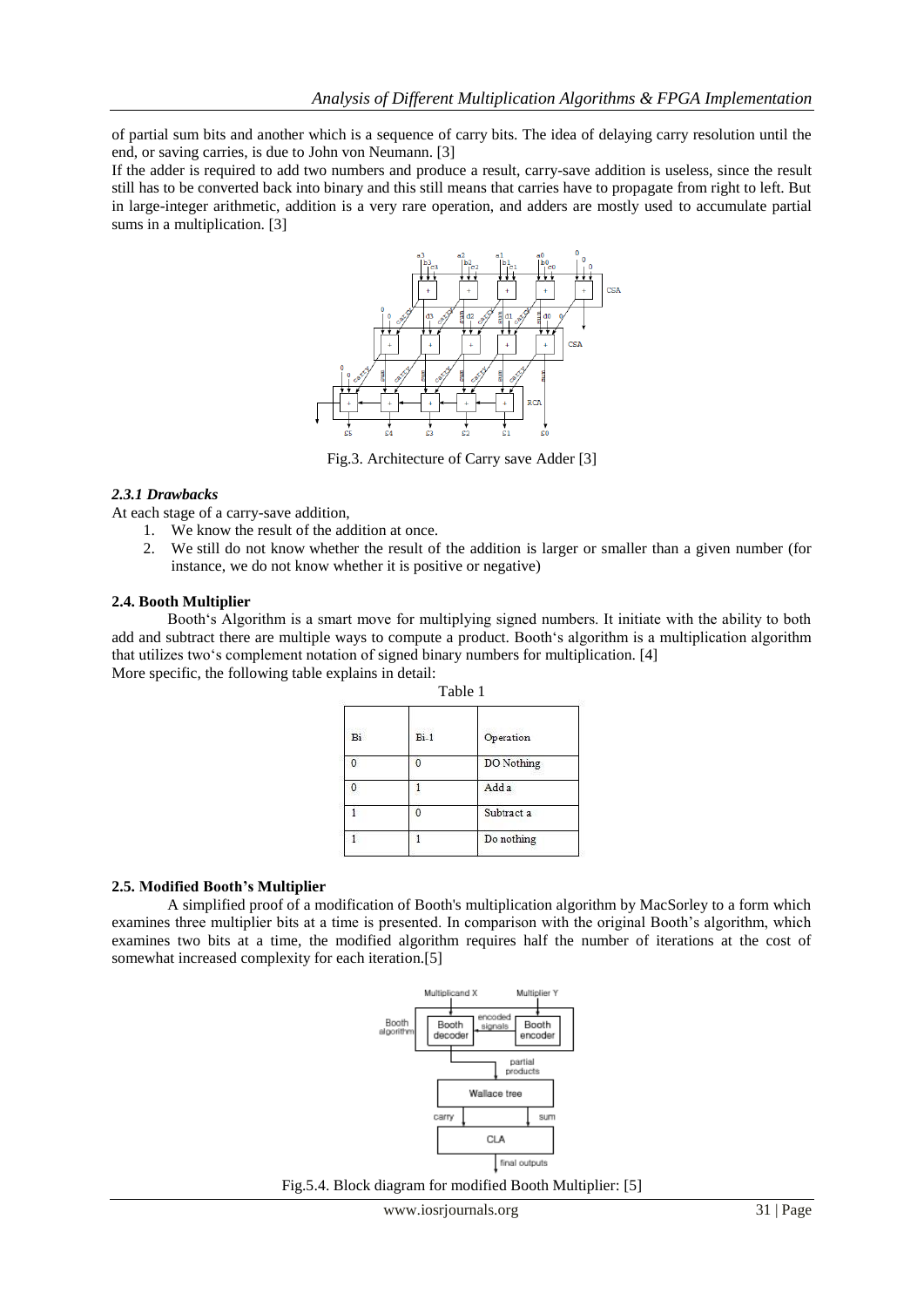

**III. Experimental Analysis**

# 3.1. Shift And Add Multiplier





Fig3.2.Synthesized Circuit for Shift & Add :







Fig 3.4.Synthesized Circuit for Array Multiplier:

3.2. Array Multiplier :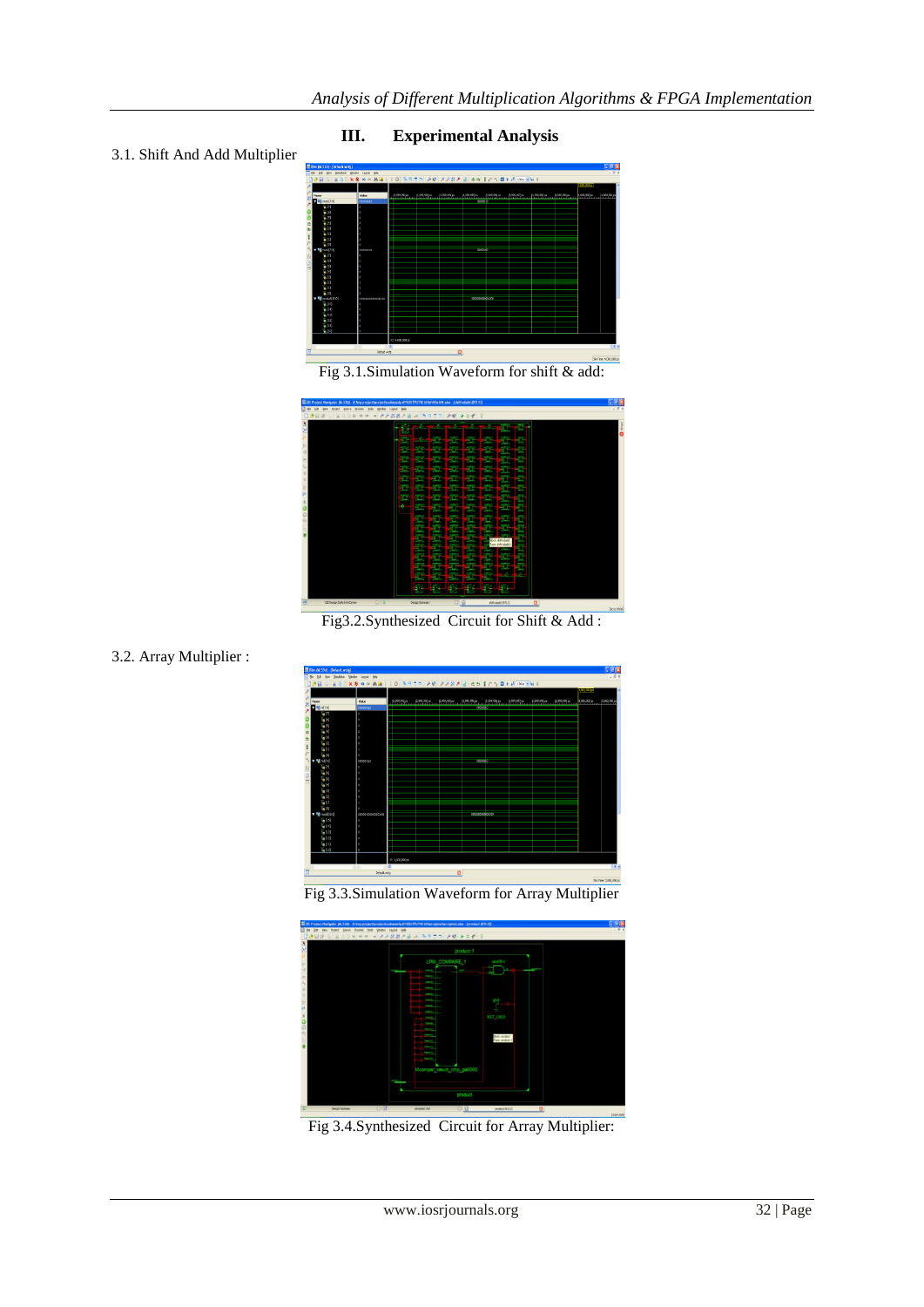### 3.3. Carry Save Adder:



Fig3.5.Simulation Waveform for Carry save Adder:



Fig.3.6.Synthesized Circuit for Carry Save Adder:

3.4. Booth"s Multiplier:



Fig 3.7.Simulation Waveform for Booth Multiplier:



Fig 3.8.Synthesized Circuit for Booth Multiplier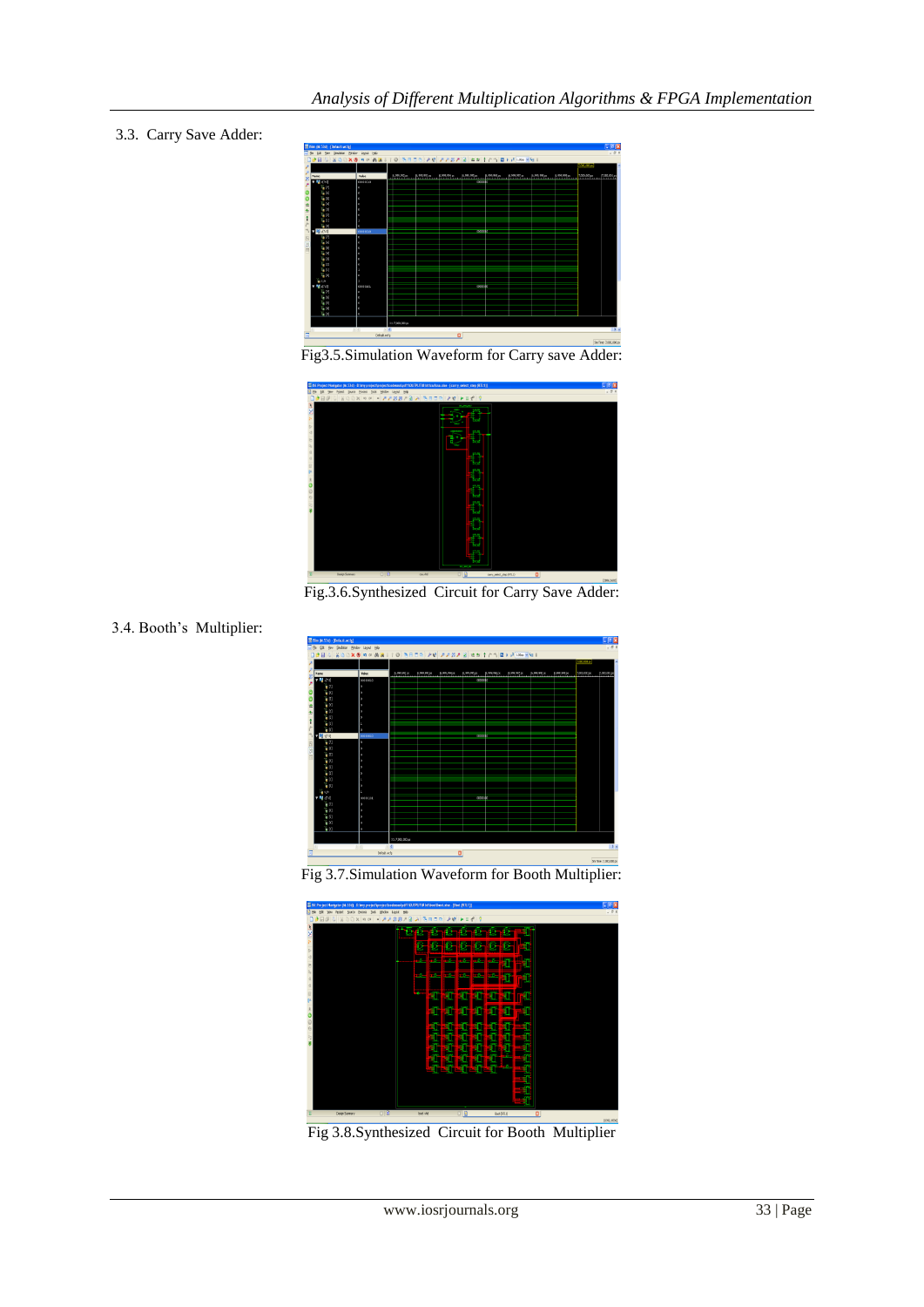

3.5. ModifiedBooth"s Multiplier*:*





Fig 3.10.Synthesized Circuit for modified Booth Multiplier

*Comparision Analysis Clearly Specifying The Time Taken For Execution And Hardware Consumed Are Explained In Table 2 :*  $T<sub>0</sub>$  ble 2

| $1$ and $2$      |              |            |            |                |                |  |
|------------------|--------------|------------|------------|----------------|----------------|--|
| <b>Technique</b> | <b>Booth</b> | Shift add  | Array      | Csa Multiplier | Modified booth |  |
| <b>Name</b>      | multiplier   | multiplier | multiplier |                | multiplier     |  |
| Macro cells used | 120/144      | 103/144    | 17/36      | 23/36          | 106/144        |  |
| Pterms used      | 640/720      | 473/720    | 9/180      | 113/180        | 501/720        |  |
| Registers used   | 0/144        | 0/144      | 0/36       | 0/36           | 16/144         |  |
| Pins used        | 16/0         | 32/0       | 32/34      | 26/34          | 33/0           |  |

#### **IV. Conclusion:**

These days speed of the multiplier has become an asset or constraint due to the importance of multiplier circuit in a wide variety of microelectronic systems. In this paper we analysed different multiplier techniques taking speed as the main criteria. Carry save adder is proved to be more efficient in terms of speed compared to conventional multiplication techniques generated the output in 2.06 sec, whereas the booth multiplier generated the output in 3.09sec while the shift &add multiplier produced the output in 2.31 sec. However the array multiplier generated the output in 2.75sec and modified booth multiplier in around 3.08 sec.The carry save adder on the other hand consumes less hardware than other multiplication techniques.

#### **References:**

- [1] GarimaTiwari **"**Analysis, Verification and FPGA Implementation of Low Power Multiplier".
- [2] Kripa Mathew, S.AshaLatha, T.Ravi, E.Logashanmugam "design and analysis of an Array Multiplier using an Area Efficient full adder cell in 32 nm CMOS Technology".
- [3] ChakibAlaoui "Design and Simulation of a Modified Architecture of Carrysave Adder".
- [4] DeepaliChandel,GaganKumawat, PranayLahoty, VidhiVartChandrodaya, Shailendra Sharma.International Journal of Emerging Technology and Advanced Engineering Volume 3, Issue 3, March 2013**"**Booth Multiplier: Ease of multiplication".
- [5] International Journal of Engineering Science InventionShaik.Kalisha Baba, D.Rajaramesh "Design and Implementation of Advanced Modified Booth Encoding Multiplier".
- [6] G.W. Bewick, "Fast Multiplication: Algorithms and Implementation."Ph.D. dissertation, Stanford University, Feb. 1994
- [7] Shiann-RongKuang, Jiun-Ping Wang, and Cang-Yuan Guo, "Modified Booth multipliers with a Regular Partial Product Array," IEEE Transactions on circuits and systems-II, vol 56, No 5, May 2009.